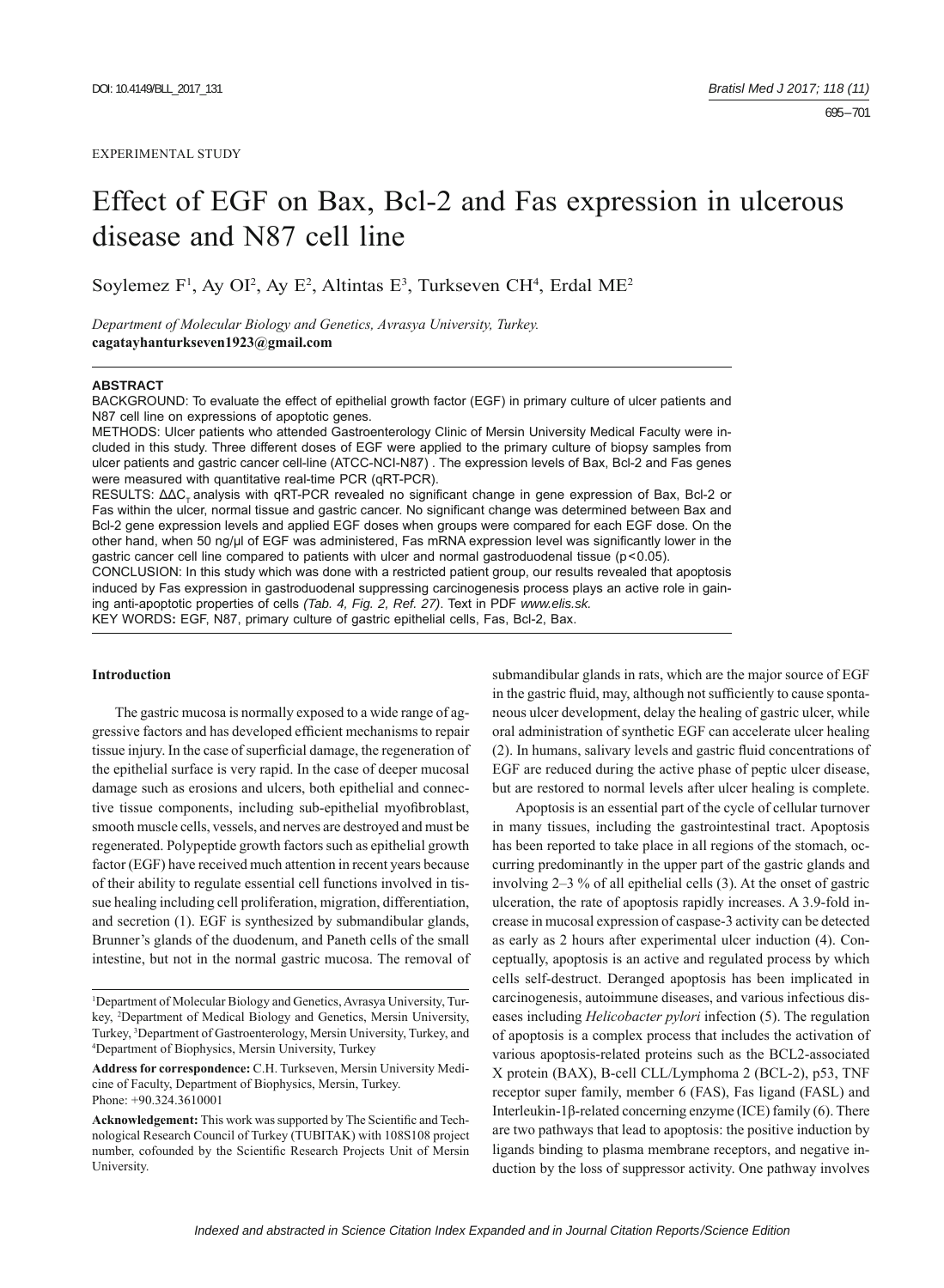## 695 – 701

apoptosis mediated by death receptors such as CD95 (Fas) and tumor necrosis factor receptors.

The Bcl-2 proteins are the best-studied family of proteins involved in the mechanism of apoptotic cell death. The first member of this family, Bcl-2, was discovered in human B-cell lymphomas at a chromosomal translocation t(14:18) where it was thought to lead to malignant transformation because of its ability to prevent apoptotic cell death (7). Some members of the Bcl-2 family such as Bax promote apoptosis whereas other members such as Bcl-2 and Bcl-xL inhibit this process. The susceptibility of a cell to apoptosis depends on the balance between apoptosis-promoting and apoptosis-suppressing factors (8).

Expression of genes related to apoptosis in both mRNA and protein levels have been studied in various types of cancer like gastric cancer, however, the effect of epidermal growth factor on gene expression has not been examined on ulcer tissues.

Apoptotic cell death is a highly regulated process, which plays a crucial role in many biological events. The regulation of apoptosis at several levels is essential to maintain the delicate balance between cellular survival and death signaling that is required to prevent disease. Apoptosis can be triggered by signals from within the cell or by extrinsic signals such as the growth factors. Several mechanisms have been implicated in the pathogenesis of stress ulcers, such as an increase in gastric acid and pepsin secretion, and decrease in gastric blood flow. EGF exhibits gastroprotective and ulcer-healing properties, presumably due to mitogenic and growth-promoting actions. It is also known that EGF family members in gastric cancer are elevated in expressions and suppressed apoptosis leading to carcinogenesis (9).

The aim of the present study is to analyze the effect of EGF in ulcer patients on expressions of genes related to apoptosis (Bax, Bcl-2, Fas), and show the similarities and/or differences, if any, among expression patterns in the cell line.

#### **Materials and methods**

#### *Primary culture of biopsy samples*

Twenty-six ulcer patients who attended Gastroenterology Clinic of Mersin University Medical Faculty were included in this study. All ulcer patients gave written informed consent, and the project was reviewed and accepted by the Ethics Committee of Mersin University, Turkey. Gastroduodenal biopsies were obtained from patients undergoing upper endoscopy. Biopsy samples were taken either from the body of the stomach, or its antrum. The



**Fig. 1. A: Photograph of cultured stomach epithelium cells before PAS. B: Photograph of cultured stomach epithelium cells after PAS. PAS positive cells are characterized by the lilac staining which shows neutral mucin existence. (Nikon Eclipse, TS 100). C: Photograph of active DNA synthesis is determined in stomach epithelium cells after PCNA (Olympus BX50) (100X). D: The inverted microscope (Nikon Eclipse, TS 100) appearance of gastric epithelial cells reproduced from N87 cell line.**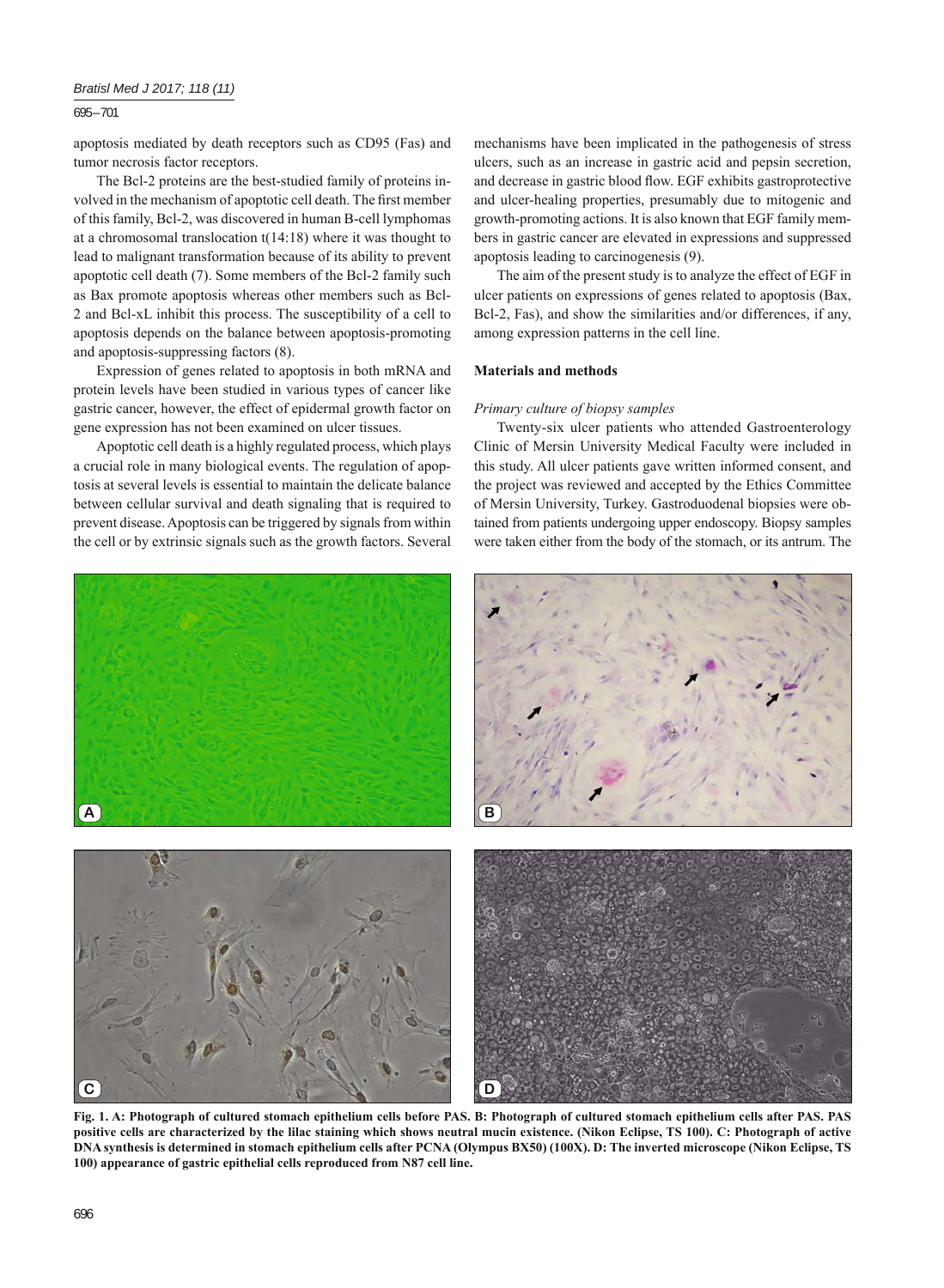| Gene Name                               | * mRNA Nucleotide Sequence No          | Primer and Probe Sequences                              |
|-----------------------------------------|----------------------------------------|---------------------------------------------------------|
|                                         |                                        | F 5'- GGTTGTCGCCCTTTTCTACTTTG -3'                       |
| Bax                                     | NM 138761.3                            | R 5'- CAGTTCCGGCACCTTGGT -3'                            |
|                                         |                                        | Pr 5'-FAM-CAGCAAACTGGTGCTCAAGGCCCT-BHQ-1-3'             |
|                                         |                                        | F 5'-GGATTGTGGCCTTCTTTGAGTT-3'                          |
| $Bcl-2$                                 | AY220759.1                             | R 5'-TCCACAGGGCGATGTTGTC-3'                             |
|                                         |                                        | Pr 5'-FAM-TCAACCGGGAGATGTCGCCCC-BHO-1-3'                |
|                                         |                                        | F 5'-CACTGTGACCCTTGCACCAA-3'                            |
| Fas                                     | BC012479.1                             | R 5'-AGTTAGATCTGGATCCTTCCTCTTTG-3'                      |
|                                         |                                        | Pr 5'-FAM- AATCATCAAGGAATGCACACTCACCAGCA-BHQ-1-3'       |
|                                         |                                        | F 5'-GGCACCCAGCACAATGAAG-3'                             |
| $β-actin$                               | NM 001101.3                            | R 5'-GCCGATCCACACGGAGTACT-3'                            |
|                                         |                                        | Pr 5'-Yakima Yellow-TCAAGATCATTGCTCCTCCTGAGCGC-BHQ-1-3' |
| $\mathbf{r}$ $\mathbf{r}$<br>$\sqrt{2}$ | $\mathbb{R}$ $\mathbb{R}$ $\mathbb{R}$ |                                                         |

**Tab. 1. Primer and probe sequences used for qRT-PCR. \*www.ncbi.nlm.nih.gov/gene.**

F – Forward, R – Reverse, Pr – Probe

gastroduodenal biopsy samples were taken from grossly normal gastric mucosa. These endoscopic biopsy samples contained only mucosa (surface and deep glandular epithelium). The specimens were collected in Leibowitz's L-15 medium (Life Technologies) containing 1 % penicillin/streptomycin (Life Technologies) for transport of tissue biopsy sample from hospital to our laboratory.

The primary culture was formed as described by Smooth DT from the ulcerous and control biopsy specimens (10). Biopsy specimens were enzymatically disintegrated into Leibowitz L-15 solution consisting of type II collagenase (Biochrom 0.05 % and Dispase (120U). Then, within Ham's F12 medium (10 % fetal bovine serum, 1 % penicillin-streptomycin, 1 % Amphotericin-B), primary culture was incubated into four different 35-mm culture dishes. The culture was incubated at 37°C in an incubator with 5 %  $CO_2$ .

#### *Characterization of gastroduodenal epithelial cells*

After maintaining the epithelial cells in the culture dishes, periodic acid shift (PAS) staining was carried out in order to characterize stomach epithelium cells and add neutral mucin into them. PAS colors the stomach epithelial cells secreting mucin into lilac, and the nuclei of the cells are seen as light blue. Cultured stomach photographs of epithelial cells were taken both before PAS (Fig. 1A) and after it. As a result of PAS, great quantities of PAS-positive cells were observed (Fig. 1B). To show a continuous division of epithelial cells and active DNA synthesis in the stomach, immunohistochemistry was done with proliferative cell nuclear antibody (PCNA) (Fig. 1C).

#### *EGF doses and application*

The medium in the culture dishes, which was determined to be confluent as a result of feedings at definite times and microscope observations, was removed and incomplete medium was added and kept in this way for 24 hours. After 24 hours, EGF (Sigma-E9644) applications were performed to dishes at three different doses (0-control; 1st dose: 20 ng/μl; 2nd dose: 50 ng/μl; 3rd dose: 100 ng/μl). Twenty-four hours following the EGF application, cell count was conducted by removing the cells (Biochrome-Trypsin/ EDTA/1.2x10<sup>6</sup> ml).

#### *Cell line procedure*

The gastric carcinoma cell line named N87 was also treated with EGF (ATCC-NCI-N87). The N87 cells resuspended with complete medium (Biochrom-RPMI-1640, 10 % FBS, 1 % penicillin-streptomycin, 1 % amphotercin-B) and dispensed into culture dishes. The culture was incubated at  $37^{\circ}$ C in an incubator with 5 %  $CO<sub>2</sub>$ . Flasks were followed regularly with an inverted microscope (Olymphus CK40,  $40X$ ). The confluent flasks were passaged in a dilution ratio of  $1:3$ . The cells in the flasks were photographed (Fig. 1D). EGF application was similarly held with primary culture.

#### *RNA extraction*

The extraction of total RNA from primary cell cultures and cell line was carried out with acid guanidinium thiocyanate-phenol-chloroform (AGPC) method (11). Following precipitation, RNA samples were dissolved in 50 μL DEPC water and stored at –80 °C until analysis.

#### *Reverse transcriptase PCR (RT-PCR) reactions*

Reverse transcriptase reactions contained 5 μg of extracted total RNA, 50 nM oligo dT primary, 1×RT buffer, 0.25 mM each of dNTPs, 50 units of modified M-MuLV reverse transcriptase (Thermo Scientific, Vilnius, Lithuania), 25 units of RiboLock RNase inhibitor (Thermo Scientific, Vilnius, Lithuania) and nuclease-free water at a total reaction volume of 15 μl. The reaction was performed with an automated Thermal Cycler (Techne Flexigene, Cambridge, UK).

RT-PCR reactions were carried out under conditions of being kept at 37 °C for 60 minutes, at 95 °C for 5 minutes, and at 4 °C.

## *Detection of Bax, Bcl-2 and Fas expression with ∆∆CT method of qRT-PCR*

The qRT-PCR was performed with ABI Prism 7500 Real-Time PCR System and SDS 2.0.6 software for 7500 Real Time PCR product (Applied Biosystems, Foster City, CA, USA). Having taken into consideration information on the Bax, Bcl-2, Fas and β-actin cDNA sequences, two pairs of gene-specific primaries were designed by Primary Express Program 3.0 (Applied Biosystems).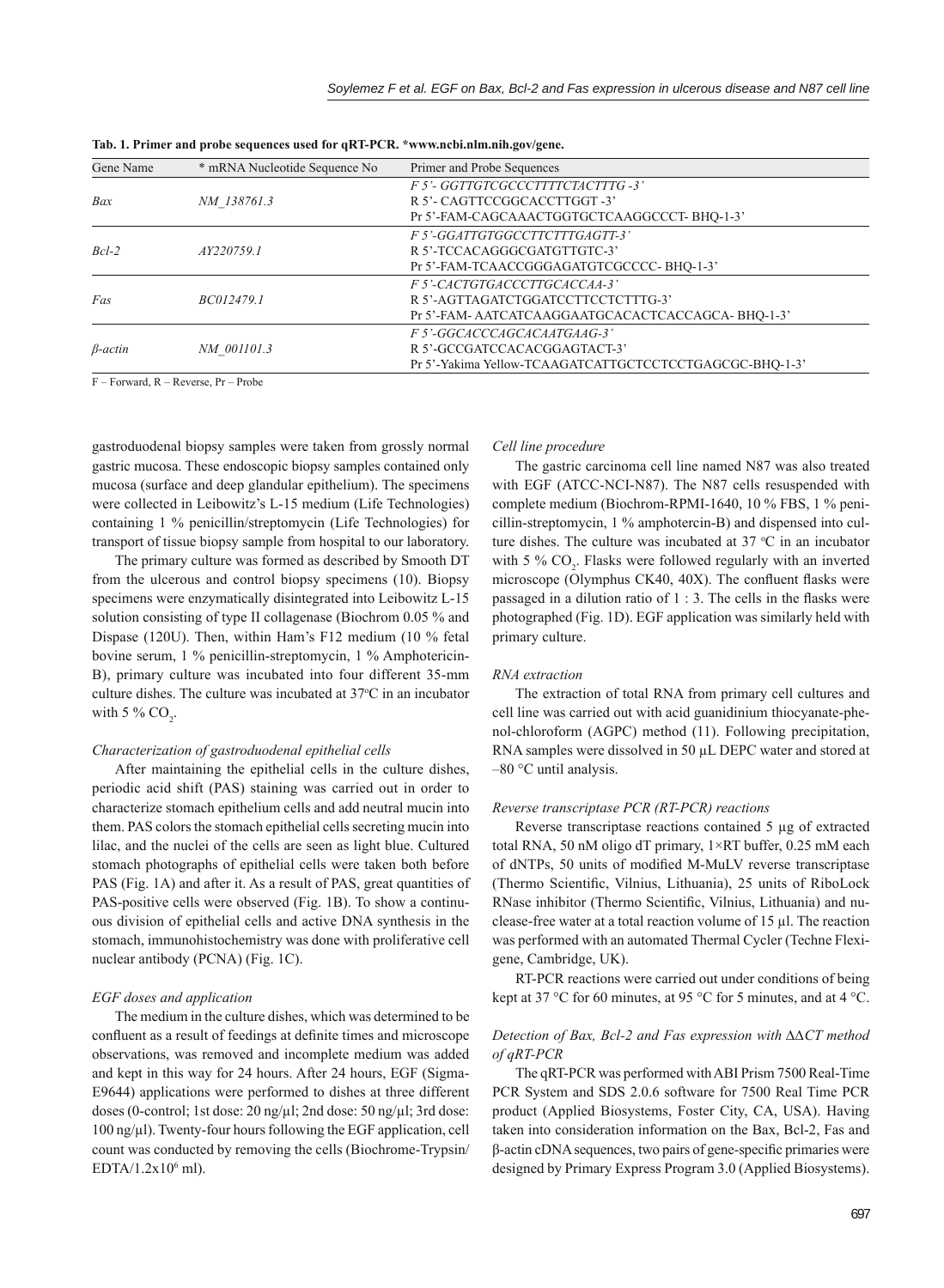## 695 – 701

Primaries and probes were created from NM\_138761.3 Homo sapiens BCL2-associated X protein (BAX), transcript variant alpha, mRNA of Bax (12), AY220759.1 Homo sapiens B-cell CLL/ Lymphoma 2 (BCL2) mRNA of Bcl-2 (13), BC012479.1 Homo sapiens TNF receptor super family, member 6 (FAS) mRNA of Fas (14) and NM\_001101.3 Homo sapiens actin, beta (ACTB), mRNA of β-actin (Tab. 1) (15). The sequences of primaries and probes were synthesized by Metabion International AG, D-82152 Martinsried/Deutschland.

Bax, Bcl-2, Fas and β-actin expressions were analyzed using the comparative  $C_T (\Delta \Delta C_T)$  method (16-18). The 25 μl PCR reaction included 2.5 μl of cDNA, 12.5 μl TaqMan Gene Expression Master Mix (Applied Biosystems), 900 nmol of gene-specific primaries and 200 nmol of specific labeling probes. The cycling conditions were as follows: one cycle of pre-incubation at 50 °C for 2 minutes, denaturation at 95 °C for 10 minutes, followed by 40 cycles of 95 °C for 15 seconds, 60 °C for 1 minute. β-actin was used as an endogenous control gene for PCR normalization concerning the amount of RNA added to the reverse transcription reactions. Moreover, the standard RNA (TaqMan Control-Human RNA) was used for  $C<sub>r</sub>$  analysis as internal control. Each real-time PCR reaction was performed in duplicate in order to assess data reproducibility.

## *Statistical analysis*

The minimum sampling size was calculated using the MedCalc Free Trial statistical software package to be significant of differences between the mean values of the groups (alpha  $= 0.05$  and power of test = 0.80). Expression data were assessed by Kruskal-Wallis test followed by Dunn's test. All statistical analyses were performed using the SPSS software 21 and Statica software 8.0. The value of  $p < 0.05$  value was defined as being statistically significant.

# **Results**

In this study, the comparative  $C_T$  quantification ( $\Delta \Delta C_T$  method) of qRT-PCR for comparing the changes in gene expression of Bax, Bcl-2 and Fas was applied following primary culture of gastroduodenal epithelial cells from ulcer patients, and gastric cancer cell line (N87). Relative quantification was performed using  $\beta$ -actin as endogenous control gene. β-actin exhibited the less variability among the samples as determined by the analysis of the standard deviation of the threshold cycles  $(C<sub>r</sub>)$  values (Fig. 2).

# *Expression of Fas in primary culture of ucer and normal gastric cells and N87 cell line*

The expression level of Fas mRNA did not have a significant difference in the ulcer, gastric cancer and normal gastric tissues. However, a significant difference was identified in Fas gene expression only in tissues to which 50 ng/ml EGF was applied. Moreover, Fas gene expression level was significantly lower in gastric cancer cell line than in duodenal ulcer and normal gastric tissue



**ROX**  $\cdots$  VIC  $-$  FAM

**Fig. 2. Amplifi cation curves of β-actin labeling Yakima A – Yellow, B – Bax, C – Fas, D – Bcl-2 labeling FAM in the qRT-PCR.**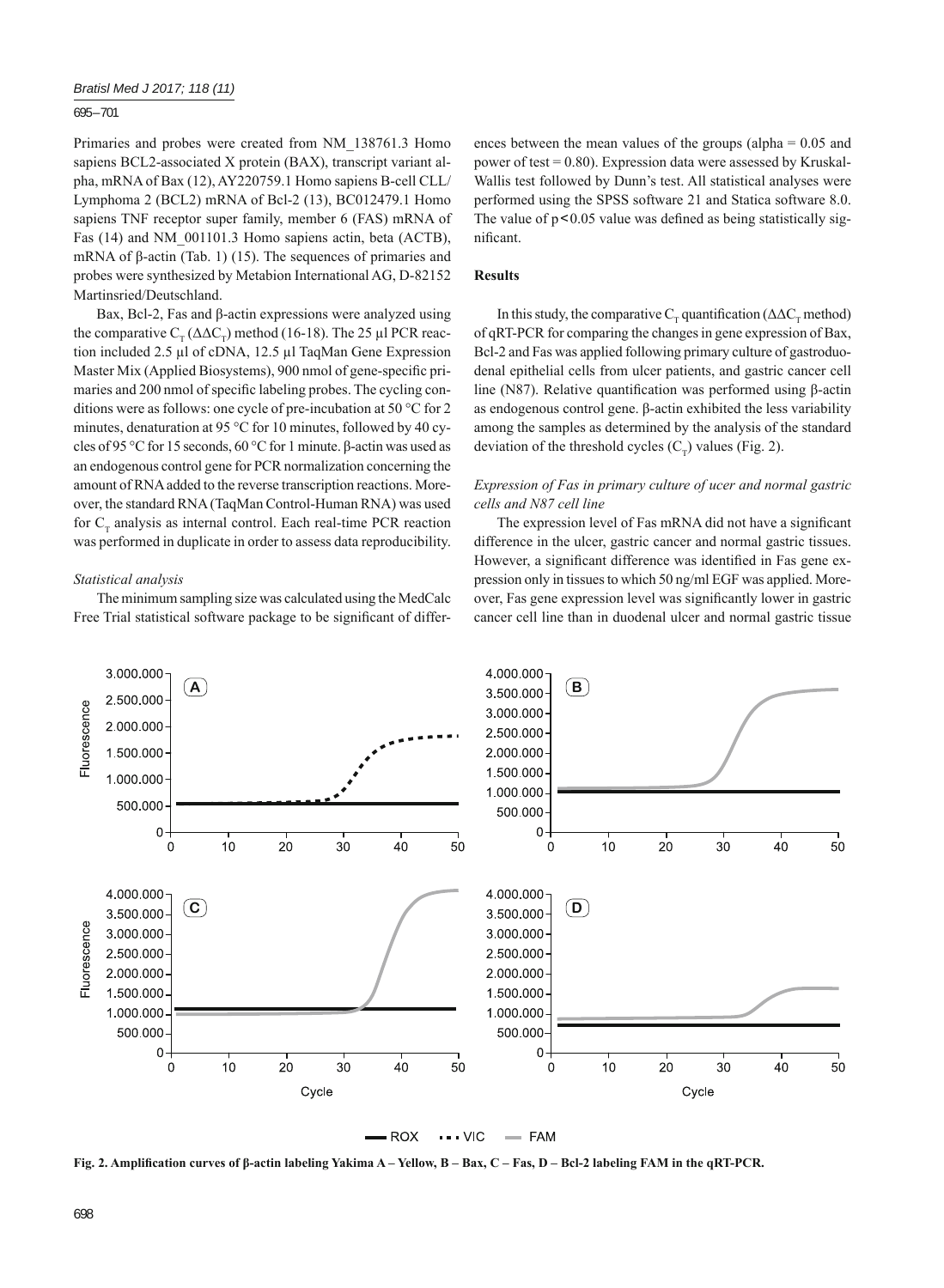Group EGF Expression

| Group   | <b>EGF</b>     | Expression<br>Value $(2^{-AACT})$ | 25%  | 75%  | $P_a$ |
|---------|----------------|-----------------------------------|------|------|-------|
|         | $\mathbf{0}$   | 0.75                              | 0.10 | 1.00 | 0.839 |
| C       | 1              | 0.49                              | 0.09 | 1.00 |       |
|         | $\overline{c}$ | 0.82                              | 0.24 | 1.00 |       |
|         | 3              | 0.22                              | 0.12 | 1.00 |       |
|         | $\mathbf{0}$   | 0.39                              | 0.11 | 1.00 |       |
| GU      | 1              | 1.00                              | 0.61 | 1.00 | 0.291 |
|         | $\overline{c}$ | 0.62                              | 0.03 | 1.00 |       |
|         | 3              | 0.51                              | 0.38 | 1.00 |       |
|         | $\overline{0}$ | 1.00                              | 0.07 | 1.00 | 0.918 |
|         | 1              | 1.00                              | 0.12 | 1.00 |       |
| DU      | $\overline{2}$ | 1.00                              | 0.07 | 1.00 |       |
|         | 3              | 1.00                              | 0.10 | 1.00 |       |
|         | $\mathbf{0}$   | 0.04                              | 0.02 | 1.00 |       |
|         | 1              | 1.00                              | 0.02 | 1.14 |       |
| N87     | $\overline{c}$ | $0.01**$                          | 0.01 | 0.05 | 0.244 |
|         | 3              | 1.00                              | 0.40 | 1.05 |       |
|         | $\mathbf{0}$   | 0.671                             |      |      |       |
|         | 1              | 0.557                             |      |      |       |
| $P_{b}$ | $\overline{c}$ | 0.006                             |      |      |       |
|         | 3              | 0.622                             |      |      |       |

**Tab. 2. Relationship between Fas mRNA expression levels and EGF doses in the groups.**

**Tab. 3. Relationship between Bax mRNA expression levels and EGF doses in the groups.**

Expression 25% 75% p

|                      |                | value $\sqrt{2}$ |      |       |       |
|----------------------|----------------|------------------|------|-------|-------|
|                      | $\theta$       | 1.00             | 0.53 | 7.92  |       |
| C                    | 1              | 1.85             | 0.77 | 10.77 | 0.649 |
|                      | $\overline{2}$ | 7.31             | 1.97 | 13.43 |       |
|                      | 3              | 1.73             | 0.67 | 9.38  |       |
|                      | $\mathbf{0}$   | 6.79             | 0.47 | 25.20 | 0.673 |
| GU                   | 1              | 1.91             | 0.07 | 13.79 |       |
|                      | $\overline{2}$ | 1.00             | 0.86 | 3.16  |       |
|                      | 3              | 1.83             | 0.10 | 4.18  |       |
|                      | $\mathbf{0}$   | 0.51             | 0.09 | 1.24  |       |
|                      | 1              | 1.00             | 0.12 | 3.16  | 0.412 |
| DU                   | $\overline{2}$ | 1.02             | 0.08 | 6.66  |       |
|                      | 3              | 0.33             | 0.14 | 1.08  |       |
|                      | $\overline{0}$ | 1.78             | 0.71 | 5.71  | 0.402 |
|                      | 1              | 1.20             | 0.30 | 1.52  |       |
| N87                  | 2              | 0.79             | 0.38 | 1.11  |       |
|                      | 3              | 0.91             | 0.36 | 7.76  |       |
|                      | $\mathbf{0}$   | 0.051            |      |       |       |
|                      | 1              | 0.630            |      |       |       |
| $\mathbf{P}_{\rm b}$ | $\overline{2}$ | 0.199            |      |       |       |
|                      | 3              | 0.115            |      |       |       |

C – Control, GU – Gastric ulcer, DU – Duodenal ulcer, N87 – Gastric cancer cell line  $P_a$  – The comparison between EGF doses of expression values for each group;  $P_b$  – The comparison between the groups of expression values for each EGF dose  $(0 -$ Kontrol;  $1 - 20$  ng/μl EGF;  $2 - 50$  ng/μl EGF;  $3 - 100$  ng/μl EGF). \*  $p \le 0.05$ when compared to control # $p \le 0.05$  when compared to DU

samples as a result of the application of 50 ng/ml EGF in gastric cancer ( $p < 0.05$ ) (Tab. 2).

# *Expression of Bax in primary culture of ulcer and normal gastric cells and N87 cell line*

The results of the study revealed that there were no significant differences in Bax mRNA expression levels in the primary culture, normal gastric cells, or N87 cell lines from ulcer patients. Also, the expression level of Bax mRNA and applied EGF doses were not significantly different when groups were compared for each EGF dose (Tab. 3).

# *Expression of Bcl-2 in primary culture of ulcer, normal gastric cells and N87 cell line*

The expression level of Bcl-2 mRNA did not have a significant difference in the ulcer, gastric cancer and normal gastric tissues. Significant differences were not determined between Bcl-2 gene expression levels and applied EGF doses when groups were compared for each EGF dose (Tab. 4).

## **Discussion**

Peptic ulcer is a distinct breach in the mucosal lining of the stomach (gastric ulcer) or in the first part of the small intestine (duodenal ulcer) as a result of caustic effects of acid and pepsin in the lumen.

It is the most common ulcer of the gastrointestinal tract. Various polypeptide growth factors were shown to have an important role in mucosal cell proliferation and regulation of its differenC – Control, GU – Gastric ulcer, DU – Duodenal ulcer, N87 – Gastric cancer cell line  $P_a$  – The comparison between EGF doses of expression values for each group;  $P_b$  – The comparison between the groups of expression values for each EGF dose (0 – Kontrol;  $1 - 20$  ng/μl EGF;  $2 - 50$  ng/μl EGF;  $3 - 100$  ng/μl EGF)

**Tab. 4. Relationship between Bcl-2 mRNA expression levels and EGF doses in the groups.**

| Group   | <b>EGF</b>     | Expression<br>Value $(2^{-AACT})$ | 25%   | 75%    | $p_a$ |
|---------|----------------|-----------------------------------|-------|--------|-------|
|         | $\theta$       | 89.99                             | 57.71 | 113    | 0.722 |
| C       | 1              | 106.94                            | 23.20 | 156    |       |
|         | $\overline{2}$ | 106.70                            | 47.12 | 148.8  |       |
|         | 3              | 113.38                            | 50.35 | 187.1  |       |
|         | $\theta$       | 28.05                             | 0.82  | 82.56  | 0.253 |
|         | 1              | 97.77                             | 7.07  | 137.2  |       |
| GU      | 2              | 98.36                             | 30.37 | 147.8  |       |
|         | 3              | 133.99                            | 40.55 | 156.4  |       |
|         | $\overline{0}$ | 17.28                             | 12.54 | 126.3  | 0.107 |
|         | 1              | 117.46                            | 79.40 | 147.10 |       |
| DU      | $\overline{2}$ | 98.53                             | 36.60 | 159.5  |       |
|         | 3              | 130.68                            | 74.03 | 160.09 |       |
|         | $\mathbf{0}$   | 47.83                             | 37.10 | 210.5  | 0.169 |
|         | 1              | 80.44                             | 52.40 | 283.6  |       |
| N87     | $\overline{2}$ | 39.39                             | 25.65 | 81.18  |       |
|         | 3              | 81.57                             | 70.92 | 170.6  |       |
|         | $\overline{0}$ | 0.482                             |       |        |       |
|         | 1              | 0.798                             |       |        |       |
| $P_{b}$ | $\overline{c}$ | 0.331                             |       |        |       |
|         | 3              | 0.532                             |       |        |       |

C – Control, GU – Gastric ulcer, DU – Duodenal ulcer, N87 – Gastric cancer cell line  $P_a$  – The comparison between EGF doses of expression values for each group;  $P_b$  – The comparison between the groups of expression values for each EGF dose (0 – Kontrol; 1 – 20 ng/μl EGF; 2 – 50 ng/μl EGF; 3 – 100 ng/μl EGF)

tiation during the healing process of gastric and duodenal ulcers. One of these growths factors, namely EGF, was determined in the human normal gastric mucosa (19). EGF was thought to show activities in gut lumen of EGF as a gastrointestinal growth factor (20).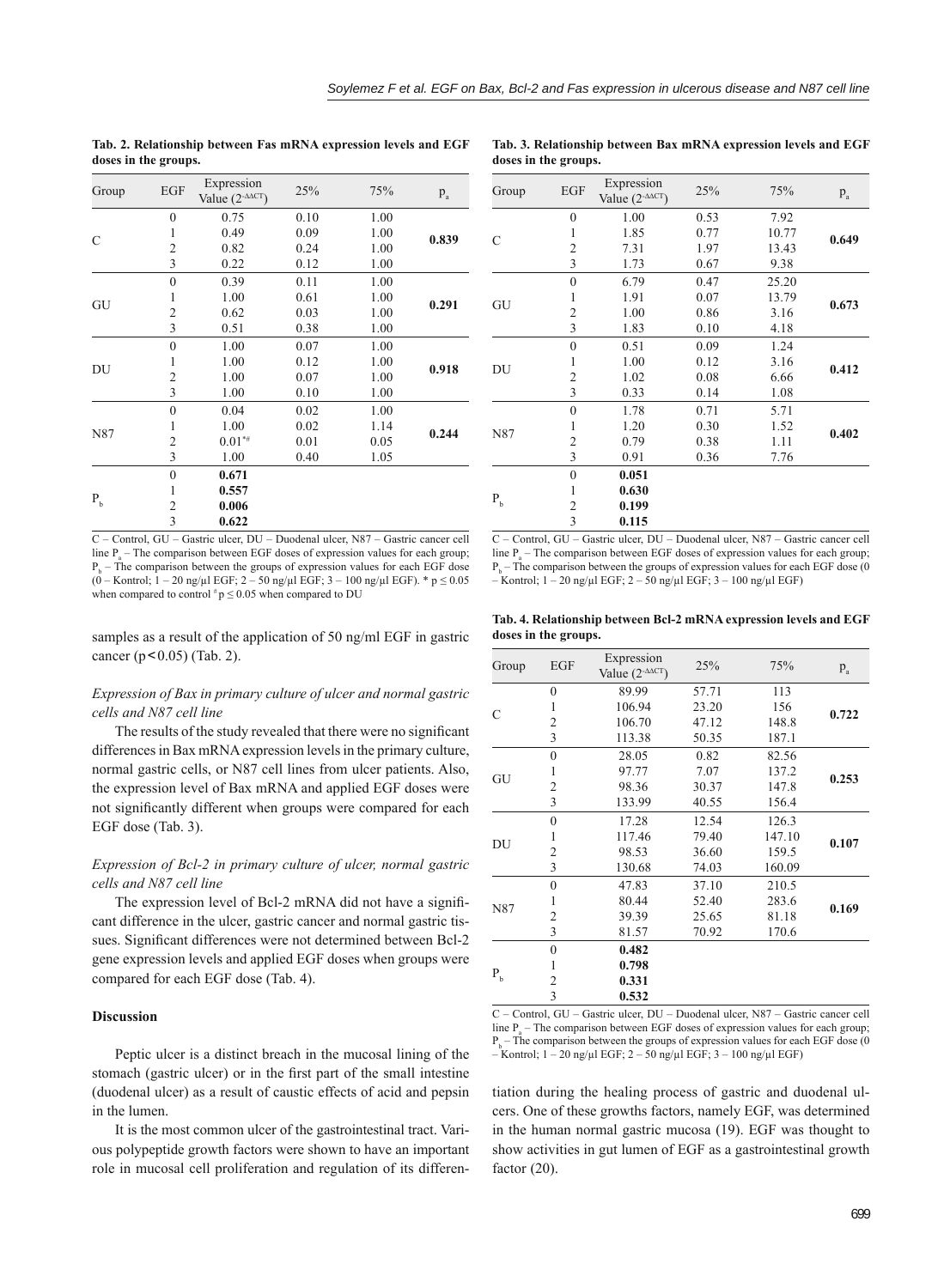## 695 – 701

The expression of genes related to apoptosis has been studied in many cancer types including gastric cancer. However, there is no published study about the effect of EGF on expressions of these genes in gastric or duodenal ulcers. It has been stated that ulceration in the gastrointestinal system induces EGF immune reactivity within the boundaries of an ulcer (21). These studies show that the ulcerative process in the human gastrointestinal system induces the development of new cells from stem cells secreting EGF. On the other hand, it has been observed that there has been no increase in the process of gastric damage in EGF expression while raising TGF-α mRNA and protein expression in the rat gastric mucosa where acute damage is caused with hydrochloride and taurocholate (22). These contradictions about EGF expression in the previous studies may be brought about by current antibody depending on the immunohistochemical method that is used, tissue preparations or differences in the present phase of evaluated gastric ulcer.

It has been demonstrated that apoptosis is in every part of the stomach and it is induced after acute mucosal damage and during the period of gastric ulcer healing. It was found that Bax and p53 expressions increased in gastric ulcer, and Bcl-2 expression was also similar to the controls. In this study, the expression levels of Bax, Fas and Bcl-2 genes in gastric ulcer, duodenal ulcer and gastric cancer were evaluated in EGF presence. The expression level of Bax, Bcl-2 and Fas mRNA was found to be similar in the ulcer, normal gastric cell and N87 cell line.

No relationship was found between Bax and Bcl-2 expression levels and EGF doses that were performed on primary cell cultures from ulcer patients and gastric cancer cell line. However, a significant difference was identified in Fas gene expression only in tissues to which 50 ng/μl EGF was applied. Also, Fas gene expression levels were significantly lower in the gastric cancer cell line than in the patients with duodenal ulcer and normal gastric tissue samples as a result of the application of 50 ng/μl EGF in gastric cancer cell line ( $p < 0.05$ ).

Gastric cancer is one of the most common malignant tumors in the world. Currently, no effective treatment modalities are available for its metastasis and recurrence. Epidemiological studies have implicated that colonization of the stomach by *Helicobacter pylori* is a risk factor for the development of gastric diseases including gastric cancer (23). Abnormal Fas expressions in gastric carcinoma are involved in carcinogenesis and metastasis of gastric cancer. Fas, a cell-surface receptor, activates the apoptosis signal pathway by binding to its ligand, FasL, resulting in cancer cell apoptosis.

By investigating the role of Fas expression in the carcinogenesis and metastasis of gastric carcinoma, several investigators have found that Fas expression in gastric carcinoma is decreased. It is shown that Fas expression level was lower in gastric carcinoma tissue samples than in normal gastric mucosa tissue samples (24). It was suggested that the expression of Fas protein was downregulated with the increase in gastric carcinoma volume and malignancy degree (25).

The Fas protein encoded by Fas gene is a member of the TNFreceptor superfamily. This receptor contains a death domain. It has been shown to play a central role in the physiological regulation of programmed cell death, and has been implicated in the

pathogenesis of various malignancies and diseases of the immune system. The interaction of this receptor with its ligand allows the formation of a death-inducing signaling complex that includes Fas-associated death domain protein (FADD), caspase 8, and caspase 10. The autoproteolytic processing of the caspases triggers a downstream caspase cascade, and leads to apoptosis. Recently, Fas has also been shown to promote tumor growth, since during tumor progression, it is frequently downregulated. Cancer cells in general, regardless of their Fas apoptosis sensitivity, depend on the constitutive activity of Fas.

On the other hand, *Helicobacter pylori* infection is now accepted to be linked to severe gastritis-associated diseases, including peptic ulcer and gastric cancer. The infection remains latent in the majority of infected patients, and only a minority of individuals with *H. pylori* infection ever develops the disease (26). It has been reported that gastric cancer develops in approximately 3 % of *H. pylori*-infected patients during the observational period of 10 years, compared to none of the uninfected patients (27).

EGF is known to play a role in regulating mucosal cell proliferation in the process of gastric ulcer healing. It is shown that increasing cell proliferation in the gastric mucosa infected with *Helicobacter pylori* may correlate with the upregulation of EGF. In this study, since *H. pylori* results from patients could not be obtained, the ability to comment on the results of this topic are limited. As a result of this research, expression of Fas mRNA was found to be lower than that of ulcers. Several investigators have also found that Fas expression in gastric carcinoma has decreased. In the case of ulcer patients, each gene has its own proliferative effect in proportion to apoptotic genes and EGF concentrations, but there is no statistical difference between the expression values for each EGF concentration.

Although the incidence and mortality rate have been decreasing in recent decades, gastric cancer is still one of the most common malignancies in the world. Although *H. pylori* may have no carcinogenesis-promoting effect itself, infection causes inflammation of the gastric mucosa and chronic infection causes mucosal atrophy resulting in intestinal metaplasia. Apoptosis and oxidative stress are closely interrelated and may play a determinant role in the evolution of ulcer to gastric carcinogenesis. Further progress in epidemiologic research is needed to resolve this issue. In this study, decreased expression of Fas mRNA was observed in gastric cancer while elevated Fas mRNA expression levels were determined in duodenal ulcer compared to healthy gastric epithelial cells with EGF application. The process of gastric carcinogenesis may have a relationship with abnormal expression of Fas mRNA depending on EGF in ulcer patients.

In the case of ulcer patients, each gene has its own proliferative effect in proportion to apoptotic genes and EGF concentrations, but there is no statistical difference between the expression values for each EGF concentration.

## **Conclusion**

In conclusion, the elevation of Fas expression in ulcer compared to gastric cancer suggests that the effect of EGF on altering